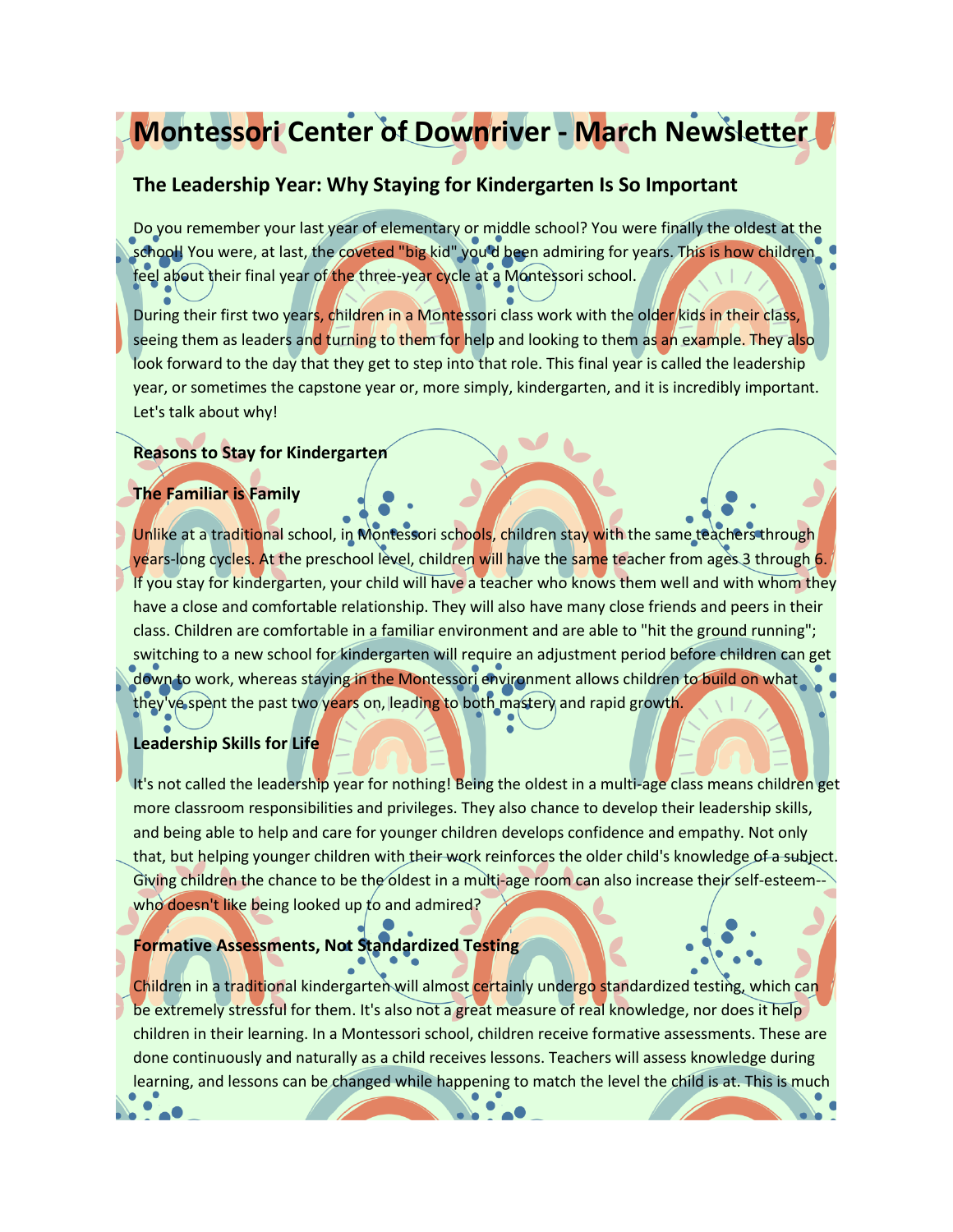more low pressure for children, but also much more useful. This is the type of individual attention that is often missing in a traditional school.

### **The Real Reason We Want Your Child to Stay**

We have to be honest. We want your child to stay because...we love them! Watching children develop and grow through their three-year cycle is incredible, and it's seeing that growth that drives Montessori teachers to do what they do. If you have more questions about the leadership year, please don't hesitate to contact us.

# **In the Classroom**

#### **Ms Ashley's Room**

The theme in Ms Ashley's room is oceans. They will be learning about ocean animals and will have some super neat water activities! March is also reading month. They will celebrate Dr. Seuss's birthday, and each day, a new friend will get to pick the story they want read to the class that day.

## **Mrs. Dona's Room**

In February, Mrs. Dona's room studied Africa, including the cultures and animals found on the continent. They worked on creating a Savannah sunset and tasted chickpeas and black-eyed peas, as well as fried plantains. The class also read African tales, including Mufaro's Beautiful Daughters by John Steptoe.

Next month, they will be studying Europe!

#### **Ms Paula's Room**

In March, Ms Paula's room will be working on all things spring! They'll continue their work on birds, including putting out more feeders, and they're going to start planting seeds in preparation for spring gardening.

They've also finished their work on the artic and will be studying North America. They will begin cooking in the class as they study new cultures!

#### **Mrs. Melissa's Room**

The monthly theme for March in Mrs. Melissa's room is jungle animals. They will learn fun facts about animals, including their habitats and which continent they live on. They will continue learning more about how primary colors mix together to make secondary colors and will end by making their own "White Rabbit's color book".

They will also start doing a mystery number. Every other day, the number and quantity will change. The children will then try to remember what the number was and count out objects in the basket. The numbers will be 0-10 not in order.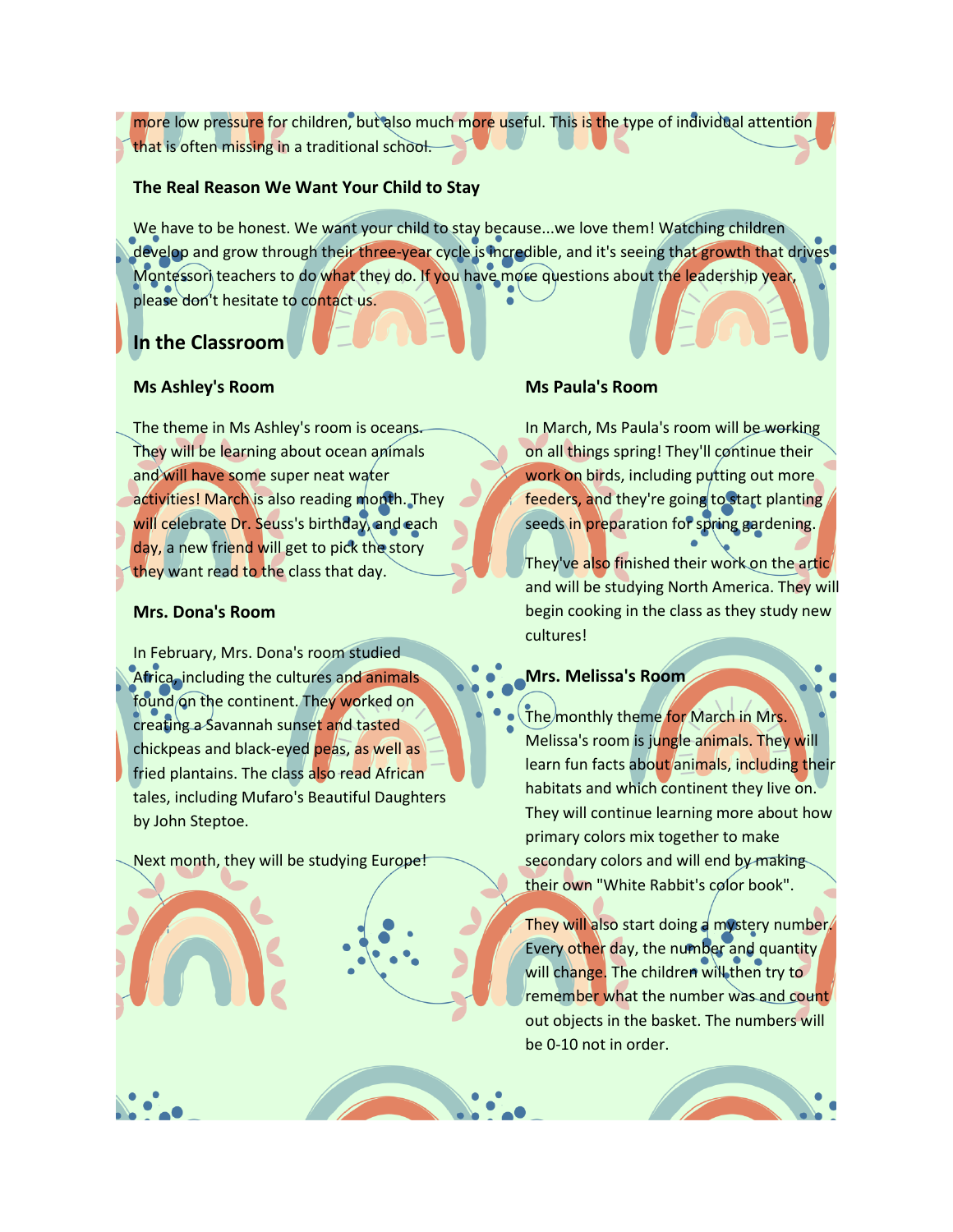# **Announcements and Dates**

1. Fall registration will open to our inhouse families (including any new families who signed up for summer sessions) in April. We will send you a link with information at that time. We expect that spots will fill quickly.

2. Summer session registration has been opened to our waitlist and spots are filling quickly--we've already closed the half-day program for June and July. If you have not yet registered for any session, please visit myprocare.com and register for all the sessions you require and make your first payment. You only need to pay for the first registered session.

If you have already registered for June but not yet July or August, please fill out this form as soon as possible to secure your spot. Please do not use the form if you haven't registered for a session.

## **Local Events and Resources**

1. Gleaners is doing a drive-thru food distribution in Wyandotte on 03/04/2022 and 03/18/2022 from 9:00am to 11:00am at the Yack Arena. Families can receive a box of fresh produce and shelf-stable goods. No registration necessary.

2. It's Maple Fest 2022 at MSU Tollgate Farm Children's Garden! On March 5th and 6h, enjoy a wagon ride, tap a tree, and taste some maple-licious treats. [Tickets are required.](https://www.canr.msu.edu/events/maplefest-2022)

3. Lowe's offers free kids' DIY kits that you can take home and build together. March's kit is a table top game! [Register now](https://www.lowes.com/events/register/shoot-the-moon-kit) for pick up on March 18th.

4. The Southgate Library has craft kits available for pick up.

**March 22nd**: Fire Drill

**March 24th**: Tornado Drill

**March 28th - April 1st**: Spring Break (school closed)